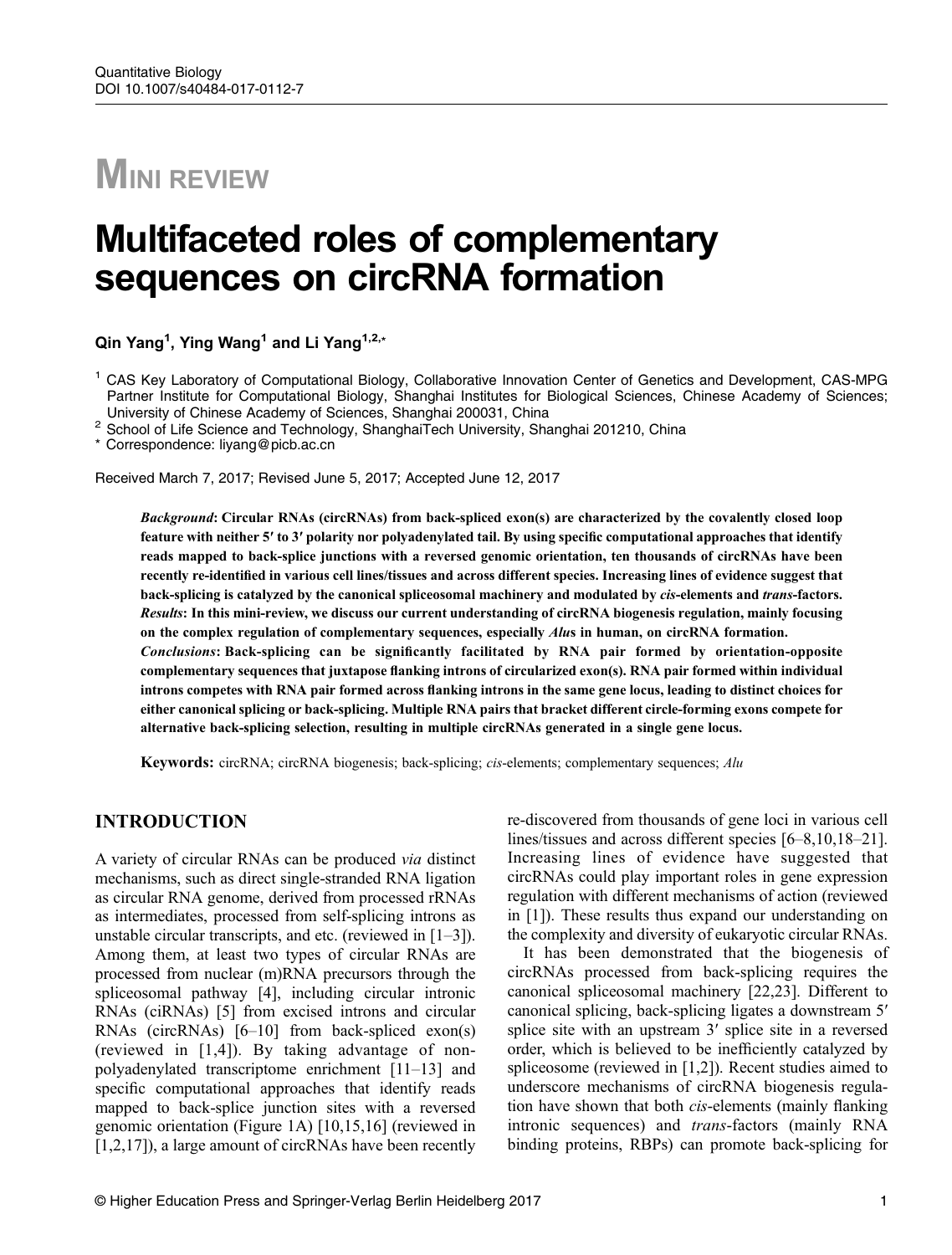

Figure 1. Schematic models of multifaceted roles of complementary sequences on circRNA formation. (A) Identification of back-splice junction sites by specific computational pipelines. Different from canonical splicing with reads mapped to the reference genome in a co-linear order, reads mapped to back-splice junctions exhibit a reversed genomic orientation. (B) Orientation-opposite complementary sequences on circRNA biogenesis. Orientation-opposite complementary sequences (mainly IRAlus in human) across introns flanking back-spliced exons (bottom) enhance circRNA biogenesis, which also compete with RNA pairing formed within an individual intron in the same gene locus (top) for canonical splicing (modified from [\[2](#page-3-0)]). (C) The competition of RNA pairing across different pairs of flanking introns results in multiple circRNAs in the same gene locus through alternative back-splicing (modified from [\[14](#page-3-0)]). Red arrows, orientation-opposite complementary sequences; dash red arc lines, RNA pairing formed by orientation-opposite complementary sequences; grey bars, canonical spliced exons; colored bars, (alternative) back-spliced exons.

circRNA biogenesis (reviewed in [\[1,2](#page-3-0)]). Specifically, genome-wide analyses have revealed the positive correlation of across-intron RNA pairing with circRNA formation [\[6](#page-3-0),[10\]](#page-3-0). Furthermore, back-splicing is efficiently linked to fast RNA polymerase II elongation [\[24\]](#page-4-0) and largely occurs post-transcriptionally with low efficiency [\[24,25\]](#page-4-0). Here, we highlight recent research progress on the regulation of circRNA biogenesis, focusing on our current understanding of the complex regulation of cis complementary sequences, especially Alus in human, on circRNA formation.

## GENERAL REGULATORY ROLE OF COMPLEMENTARY SEQUENCES ON circRNA FORMATION

Back-splicing is presumably catalyzed by the same canonical spliceosomal machinery as canonical splicing

[\[22,23\]](#page-4-0) (reviewed in [\[1](#page-3-0)]), thus back-splicing has been found to compete with canonical splicing [[10,](#page-3-0)[22](#page-4-0)] (reviewed in [\[2](#page-3-0)]). Although unfavorably processed in general, circRNA biogenesis can be significantly facilitated by orientation-opposite complementary sequences that juxtapose flanking introns of circularized exon(s) [\[6](#page-3-0),[10](#page-3-0),[25](#page-4-0)]. These orientation-opposite sequences can be either repetitive sequences, such as  $Alu$  in human, or nonrepetitive but complementary sequences [[10](#page-3-0)[,18](#page-4-0)]. In theory, RNA pairing formed by orientation-opposite complementary sequences, as short as 30 to 40 nucleotides in length [\[25\]](#page-4-0), can bring the downstream donor and upstream acceptor sites close together to promote spliceosome assembly for back-splicing (Figure 1B, bottom)(reviewed in [\[2](#page-3-0)]), however the detailed biochemical evidence is still missing. The large amount of repetitive elements, especially *Alu* sequences in human, contribute the most for enhancing circRNA biogenesis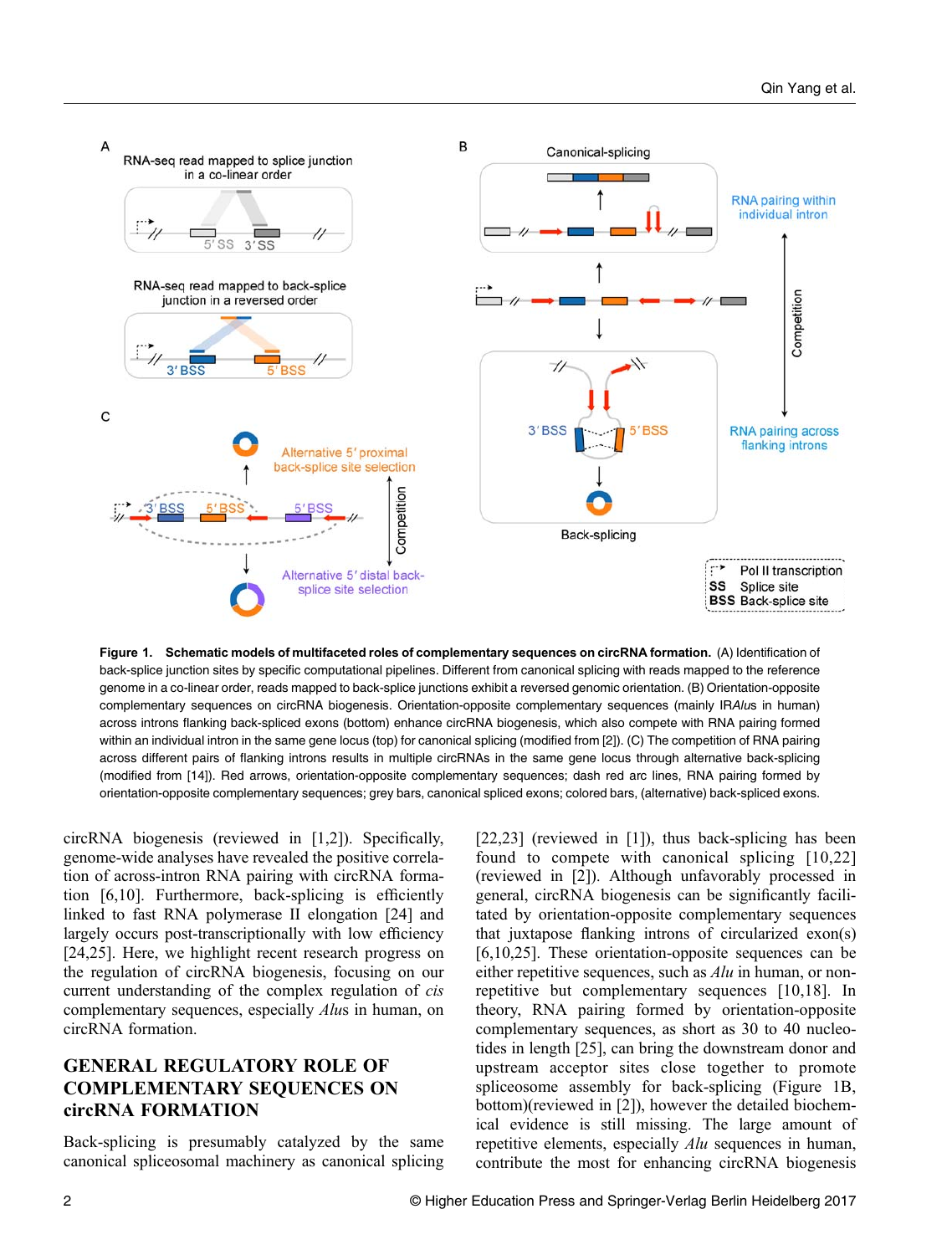[[10](#page-3-0),[14](#page-3-0)[,18](#page-4-0)]. Over one million copies of  $\Delta l$ u sequences have been found in the human genome, and about half of them are located in intronic regions [[10](#page-3-0),[26](#page-4-0)]. Due to their sequence similarity, orientation-opposite *Alus* within certain distance have the potential to form inverted repeated Alu sequences (IRAlus) [\[27\]](#page-4-0), and when located across flanking introns, IRAlus could promote circRNA production [[10](#page-3-0)].

Computational evaluation of pairing capacity of orientation-opposite complementary sequences across circRNA-flanking introns identifies that SINEs (short interspersed nuclear repetitive DNA elements), especially Alu elements in human, contribute the most for circRNA formation [[18](#page-4-0)]. More specifically, among all types of complementary sequences, 93.3% of circRNA-flanking introns in human exhibiting the strongest RNA pairing capacity are from IRAlus and only a very small portion are from other non-*Alu* repetitive sequences and other nonrepetitive but complementary sequences [\[18\]](#page-4-0). Despite of higher pairing capacity in both human and mouse, the non-repetitive but complementary sequences are only sparsely present in circRNA-flanking introns, indicating at best a limited role in circRNA formation [[18](#page-4-0)].

In addition to genome-wide annotation that shows the association of circRNA expression with complementary sequences [\[6,10\]](#page-3-0), direct lines of experimental evidence also demonstrate that orientation-opposite complementary sequences can efficiently enhance circRNA formation. First, using expression vectors, the existence of IRAlus mimicking endogenous conditions was shown to be required for circRNA expression [\[10](#page-3-0)]. Short complementary sequences (30 to 40 nucleotides in length) were capable of promoting circRNA biogenesis from expression vectors [\[25](#page-4-0)], but stronger pairing capacity with longer sequences could considerably enhance circRNA production [\[10](#page-3-0)]. Second, in endogenous condition, disruption of intronic RNA pairing by CRISPR-Cas9 mediated genome editing resulted in the depletion of circRNA expression, while the linear mRNA counterpart remains largely unchanged [\[24\]](#page-4-0). Finally, distal intronic sequences from different genes could also be juxtaposed after gene fusion to form RNA pairing that flanks the breakpoint of fusion genes, leading to the formation of aberrant fusion-circRNAs in cancer cells [[28](#page-4-0)].

Other than *cis* intronic complementary sequences, several protein factors have been reported to regulate circRNA biogenesis, either in a positive [\[22,29](#page-4-0)] or negative [\[19,20\]](#page-4-0) manner. It should be noted that ciselements and trans-factors can also function in a combinatorial manner to control circRNA biogenesis [[30\]](#page-4-0). Since hundreds of RBPs have been recently identified [[31](#page-4-0),[32](#page-4-0)], it will be of great interest to identify other trans-factors and their combinatorial regulation with cis-elements on circRNA biogenesis.

## COMPETITION OF BACK-SPLICING AND CANONICAL SPLICING

Back-splicing can compete with canonical splicing [[10](#page-3-0),[22](#page-4-0)]. Orientation-opposite complementary sequences across two separate introns that flank circle-forming exons are efficient, but may not be sufficient, to boost back-splicing for circRNA formation [[10](#page-3-0)] (reviewed in [[2](#page-3-0)]). In fact, similar RNA pairing could also be formed within individual introns in the same gene locus, which competes with the formation of RNA pairing across flanking introns, leading to distinct choices for either canonical splicing or back-splicing (Figure 1B, top) [\[10\]](#page-3-0). By introducing additional RNA pairing within individual intron in expression vector, canonical splicing was observed to compete against back-splicing, resulting in the reduction of circRNA biogenesis [\[16\]](#page-4-0). Recently, a quantitative computational method was developed to evaluate RNA pairing capacity of complementary sequences across given circRNA-flanking introns, in which many factors, including sequence pairing strengths and competition ability with other similar complementary sequences, were considered [[18](#page-4-0)].

#### COMPETITION OF ALTERNATIVE INVERTED REPEATED Alu PAIRING ON ALTERNATIVE BACK-SPLICING SELECTION IN HUMAN

Multiple circRNAs could be generated in a single gene locus, through either alternative back-splicing or alternative splicing [[10](#page-3-0),[16](#page-4-0)]. The alternative back-splice site selection is correlated with the existence of multiple RNA pairs that bracket different circle-forming exons [\[16\]](#page-4-0). Specifically, an across-intron RNA pairing that flanks the proximal back-splice sites would lead to proximal backsplice site selection, and meanwhile, an across-intron RNA pairing that flanks the distal back-splice sites would lead to distal back-splice site selection (Figure 1C) [\[16\]](#page-4-0). Alternative back-splicing is more common in human than in other examined non-primate species, largely due to the abundance of primate-specific Alu sequences in the human genome [\[14,](#page-3-0)[18](#page-4-0)]. Genome-wide analysis suggested that over 70% of highly-expressed circRNAs with alternative back-splicing contained alternative RNA pairing across both proximal and distal back-splice sites in human [\[16\]](#page-4-0). Importantly, the competition of alternative RNA pairing leading to alternative back-splice site selection could be recapitulated in expression vectors [[16](#page-4-0)].

Although having the same genomic background, i.e., the same Alu sequences in introns, expression of alternative back-spliced circRNAs is largely diverse in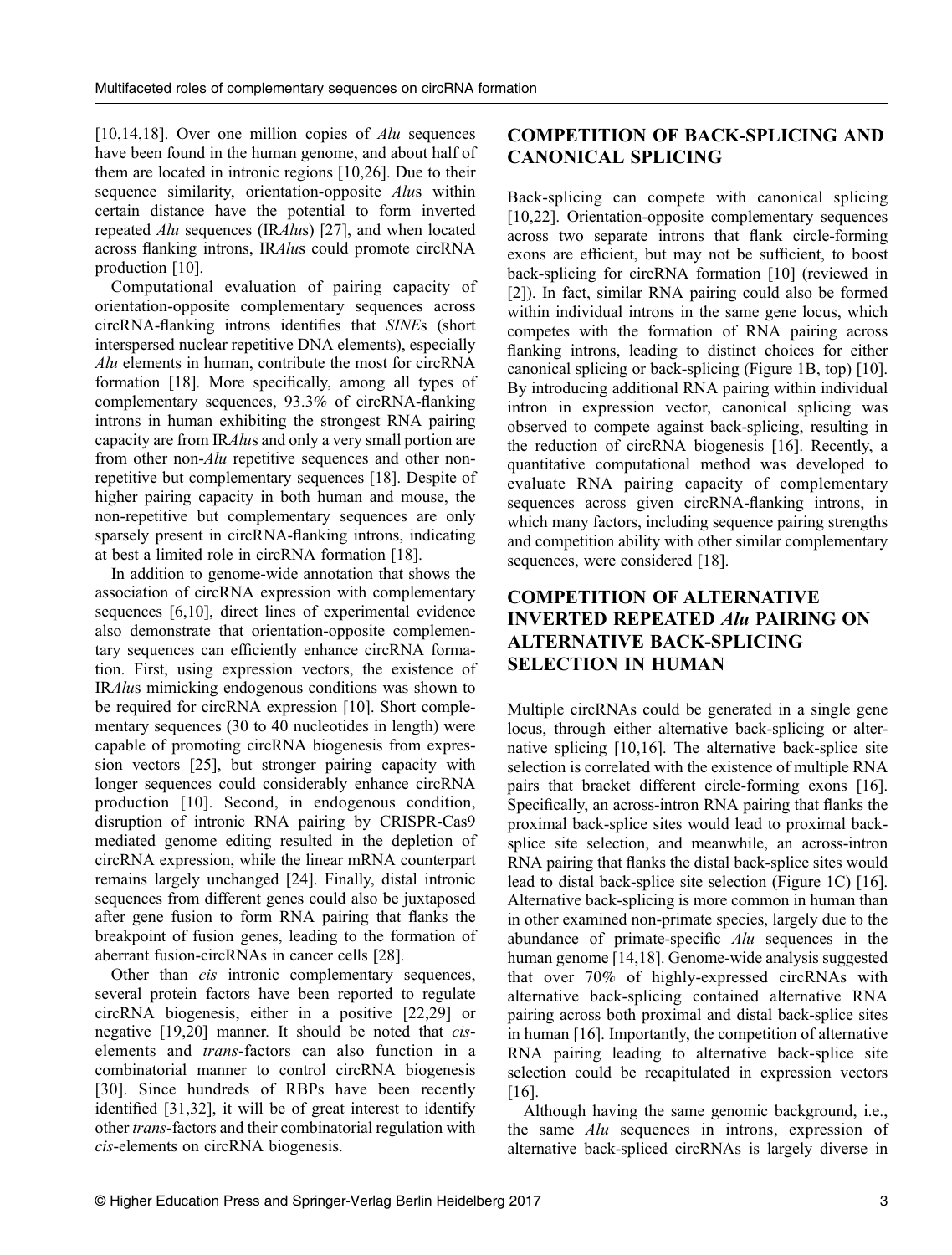<span id="page-3-0"></span>various examined human cell lines/tissues [[16](#page-4-0)]. It thus suggests other layers of regulation on alternative backsplicing. Very recently, by using genome-wide siRNA screening and an efficient circRNA expression reporter, we have identified a series of protein factors as key regulators in circRNA biogenesis [\[33\]](#page-4-0), including those involved in immune responses. Some protein factors regulate circRNA biogenesis in a combinatorial manner by especially associating with intronic  $\Delta l$ u elements [\[33,34\]](#page-4-0). Interestingly, a number of previously-unannotated exons were identified in circRNAs, but not in their linear RNA counterparts [\[16](#page-4-0)]. It suggests that the canonical spliceosomal machinery might recognize and catalyze back-splicing in a different manner to splicing. Nevertheless, the finding of widespread alternative backsplicing increases our knowledge on circRNA biogenesis and its regulation.

### CONCLUDING REMARKS

By identifying reads mapped to back-splice junction sites, circRNAs have been detected genome-wide in various cells/tissues, and are quantified somewhat by back-splice junction reads. Yet, no direct expression comparison has been established between circRNAs and their correlated linear RNAs bioinformatically, since they share most genomic sequences and that different strategies are applied for their quantification. On the one hand, linear RNAs are determined by normalized reads aligned to fulllength genomic regions; on the other hand, circRNAs are determined solely by reads spanning back-splice junction sites (Figure 1A). Nevertheless, biochemical evidence has suggested that the expression of circRNAs is roughly 5%‒10% of their linear RNAs by qPCRs analysis of selected cases [8]. In the future, it is of great interest to develop new pipeline(s) to directly compare abundance of circRNAs and their correlated linear RNAs in a genomewide manner.

Global analyses have also revealed complex roles of cis intronic complementary sequences on circRNA biogenesis [10[,22\]](#page-4-0). Among these complementary sequences, SINEs (short interspersed nuclear repetitive DNA elements), especially *Alus* in human, contribute the most for circRNA formation [\[18\]](#page-4-0). The existence of primatespecific *Alus* also results in the complex alternative back-splice selection in human [[18](#page-4-0)]. It should be noted though that some circRNAs are processed without the regulation of complementary sequences, Such as CDR1as [7]. Interestingly, *trans*-factors are also suggested to be involved in circRNA formation together with ciscomplementary sequences [[33,34\]](#page-4-0). Finally, how circRNAs are exported and degraded also remains to be addressed. Fully understanding of the life-cycle of circRNAs and its regulation will provide molecular basis for elucidating their functions.

#### ACKNOWLEDGEMENTS

We are grateful to L.-L.C. for critical reading of this manuscript. We apologize to authors whose work could not be cited here owing to space/ content limitations. Our work is supported by grants 2014CB910601 from MOST and 91540115 and 31471241 from NSFC.

#### COMPLIANCE WITH ETHICS GUIDELINES

The authors Qin Yang, Ying Wang and Li Yang declare that they have no conflict of interests.

This article is a review article and does not contain any studies with human or animal subjects performed by any of the authors.

#### REFERENCES

- 1. Chen, L. L. (2016) The biogenesis and emerging roles of circular RNAs. Nat. Rev. Mol. Cell Biol., 17, 205–211
- 2. Chen, L. L. and Yang, L. (2015) Regulation of circRNA biogenesis. RNA Biol., 12, 381–388
- 3. Lasda, E. and Parker, R. (2014) Circular RNAs: diversity of form and function. RNA, 20, 1829–1842
- 4. Yang, L. (2015) Splicing noncoding RNAs from the inside out. WIREs RNA, 6, 651–660
- 5. Zhang, Y., Zhang, X. O., Chen, T., Xiang, J. F., Yin, Q. F., Xing, Y. H., Zhu, S., Yang, L. and Chen, L. L. (2013) Circular intronic long noncoding RNAs. Mol. Cell, 51, 792–806
- 6. Jeck, W. R., Sorrentino, J. A., Wang, K., Slevin, M. K., Burd, C. E., Liu, J., Marzluff, W. F. and Sharpless, N. E. (2013) Circular RNAs are abundant, conserved, and associated with ALU repeats. RNA, 19, 141–157
- 7. Memczak, S., Jens, M., Elefsinioti, A., Torti, F., Krueger, J., Rybak, A., Maier, L., Mackowiak, S. D., Gregersen, L. H., Munschauer, M., et al. (2013) Circular RNAs are a large class of animal RNAs with regulatory potency. Nature, 495, 333–338
- 8. Salzman, J., Chen, R. E., Olsen, M. N., Wang, P. L. and Brown, P. O. (2013) Cell-type specific features of circular RNA expression. PLoS Genet., 9, e1003777
- 9. Salzman, J., Gawad, C., Wang, P. L., Lacayo, N. and Brown, P. O. (2012) Circular RNAs are the predominant transcript isoform from hundreds of human genes in diverse cell types. PLoS One, 7, e30733
- 10. Zhang, X. O., Wang, H. B., Zhang, Y., Lu, X., Chen, L. L. and Yang, L. (2014) Complementary sequence-mediated exon circularization. Cell, 159, 134–147
- 11. Yang, L., Duff, M. O., Graveley, B. R., Carmichael, G. G. and Chen, L. L. (2011) Genomewide characterization of nonpolyadenylated RNAs. Genome Biol., 12, R16
- 12. Yin, Q. F., Chen, L. L. and Yang, L. (2015) Fractionation of nonpolyadenylated and ribosomal-free RNAs from mammalian cells. Methods Mol. Biol., 1206, 69–80
- 13. Zhang, Y., Yang, L. and Chen, L. L. (2016) Characterization of Circular RNAs. Methods Mol. Biol., 1402, 215–227
- 14. Chen, L. L. and Yang, L. (2017) ALUternative regulation for gene expression. Trends Cell Biol., 27, 480–490